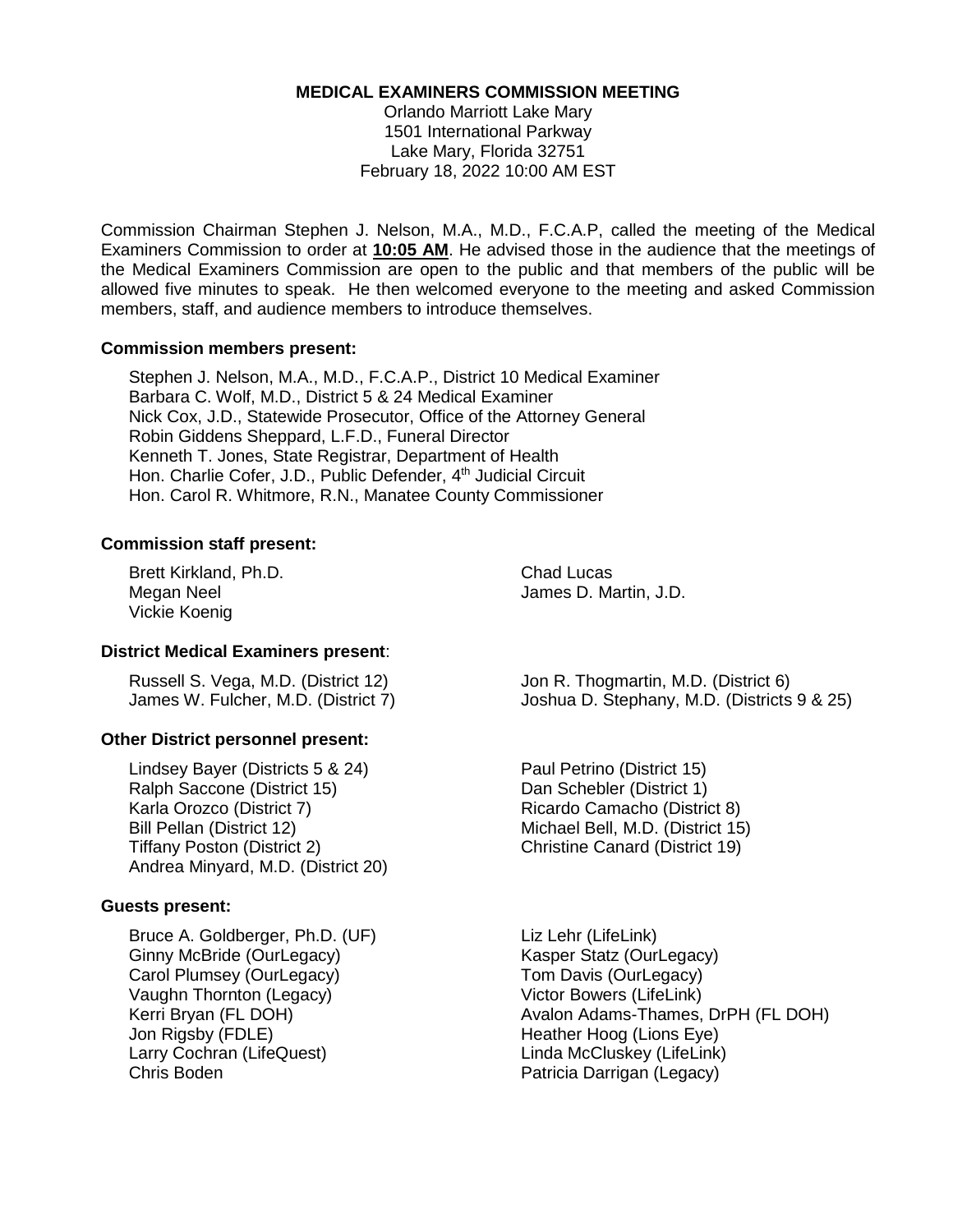## **A MOTION WAS MADE, SECONDED, AND PASSED UNANIMOUSLY FOR THE COMMISSION TO APPROVE THE AGENDA.**

## **A MOTION WAS MADE, SECONDED, AND PASSED UNANIMOUSLY FOR THE COMMISSION TO APPROVE THE MINUTES OF THE NOVEMBER 5, 2021 MEDICAL EXAMINERS COMMISSION MEETING.**

# **ELECTION OF CHAIRMAN**

Brett Kirkland, Ph.D., announced that the Chairman of the Commission is elected at the first meeting of the year, and opened the floor for nominations. Barbara Wolf, M.D., nominated Stephen Nelson, M.A., M.D., F.C.A.P., and Robin Giddens-Sheppard seconded the nomination. Honorable Charlie Cofer, J.D. motioned to close the nominations and Nick Cox, J.D., seconded that motion.

#### **THE MOTION WAS PASSED UNANIMOUSLY TO ELECT STEPHEN J. NELSON, M.A., M.D., F.C.A.P., AS CHAIRMAN OF THE MEDICAL EXAMINERS COMMISSION FOR 2022.**

#### **ISSUE NUMBER 1: INFORMATIONAL ITEMS**

• Status Report: MEC Appointments and Reappointments: Bureau Chief Brett Kirkland informed the Commission that the reappointment paperwork for Dr. Stephen J. Nelson, Dr. Barbara C. Wolf, and Mrs. Robin Giddens Sheppard are in the Governor's Appointments Office and they have everything they need for those reappointments. Additionally, the appointment paperwork for the County Commissioner seat as well as the vacant State Attorney and Sheriff seats have been submitted to the Governor's Appointments Office and they have everything they need for the appointments. We are currently awaiting approvals from the Governor's Appointments Office.

• Status Report: DME Appointments and Reappointments: Mr. Kirkland informed the Commission that all District Medical Examiners are currently pending either appointment or reappointment. The Governor's Appointments Office has stated they have received all necessary paperwork for the appointments and reappointments. We are currently awaiting approvals from the Governor's Appointments Office.

• District 2 Medical Examiner Vacancy: Dr. Nelson informed the Commission that David T. Stewart, M.D., has announced that he no longer wishes to be the District 2 Medical Examiner. A search committee is currently being formed by Jack Campbell, the State Attorney for the 2<sup>nd</sup> Judicial Circuit.

• District 8 Medical Examiner Vacancy: Dr. Nelson informed the Commission that William F. Hamilton, M.D., has announced his decision to retire from the position of District 8 Medical Examiner. The search committee procedure has not yet gotten underway, but it is likely that the position will also be with the University of Florida College of Medicine. He will be meeting with the University of Florida's Chairman of Pathology this weekend to discuss the vacancy.

• District 11 Medical Examiner Vacancy: Dr. Nelson informed the Commission that there is an Interim District Medical Examiner in District 11 and, so far, there has been no movement in finding a full-time replacement for Dr. Lew.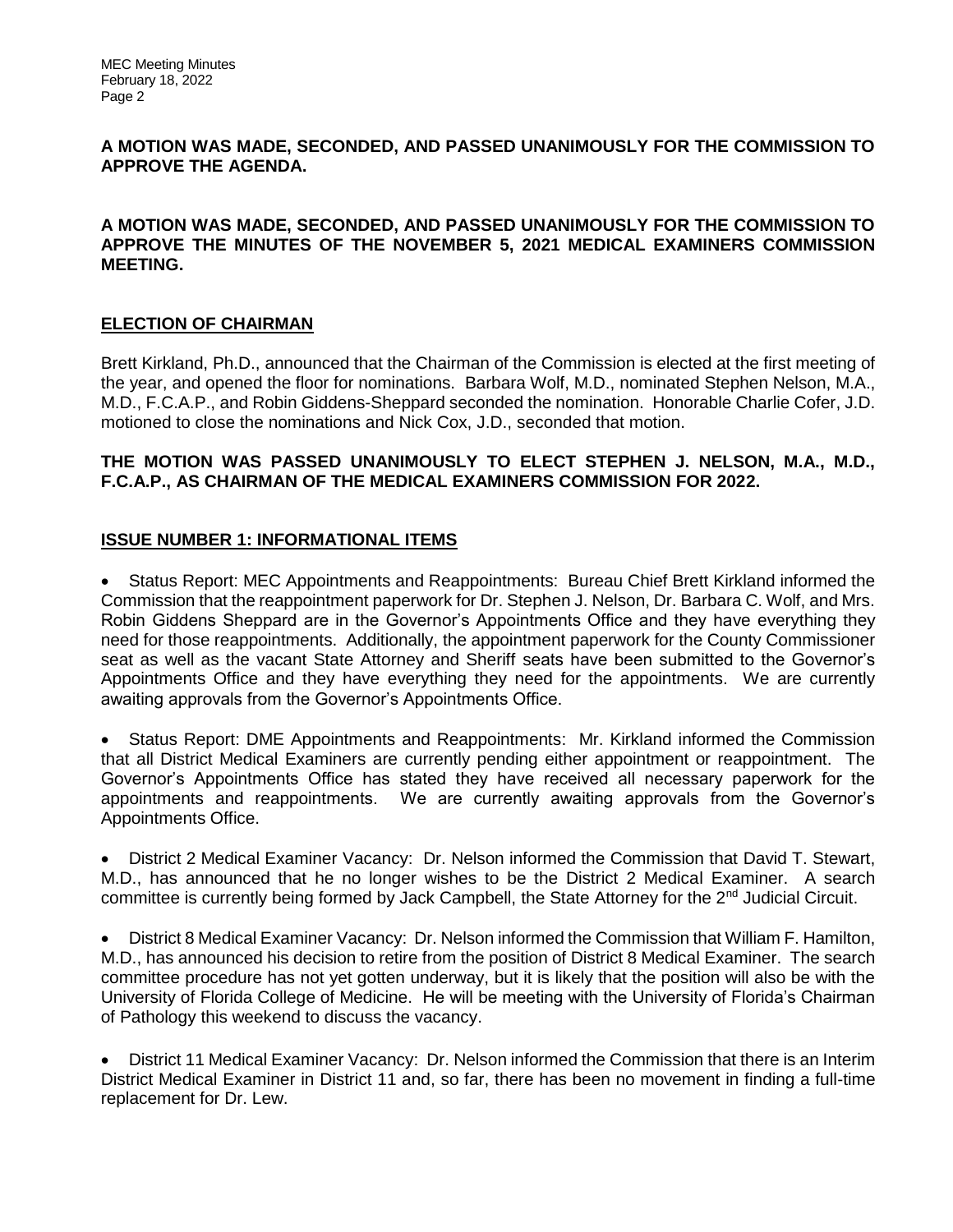• 2022 Reappointments/Assessments for Districts 8-14 & 25: Mr. Chad Lucas informed the Commission that ballots and assessment forms were mailed to constituents of Districts 8-14 & 25 on January 5, 2022. The requested response date is February 18, 2022. If there are any constituents that do not respond by then, MEC staff will reach out to them in order to have responses for the spring Commission meeting. So far responses have been great with no unfavorable ballots reported.

• 2021 Annual MEC Reports: Mrs. Megan Neel informed the Commission that data for the Annual Workload Report and the Annual Drugs Identified in Deceased Persons Report is due by May 31, 2022, and asked that districts please submit their data sooner rather than later. She will begin sending out reminders in March.

• 2021 Interim Drugs Identified in Deceased Persons Report: Mrs. Neel informed the Commission that data has been received by some districts, and that data has been sent to the Quality Assurance Committee for review. She hopes to have all data back soon so that the report can be published in April.

• 2021 Coverdell Status Update: Mr. Lucas informed the Commission that, as of now, the Bureau of Justice Assistance (BJA) has not released funds for the 2021 Coverdell Grant. When funds are released, each participating district will receive a hard copy of their Memorandum of Understanding from the FDLE grant manager for signature. Mr. Lucas will also e-mail award packages to each district upon release of funds from the BJA.

• Bills Filed for the 2021 Legislative Session: FDLE General Counsel Jim Martin, J.D., informed the Commission of the following bills of interest for the MEC:

Procurement Activities of For-Profit Eye Banks (SB 516) – This bill would prohibit for-profit eye banks from procuring certain human organs. There is no companion House bill, but this is the third year in a row that this bill has been filed. The proposed effective date is July 1, 2022.

Polk County Medical Examiner's Emergency Generator Replacement (HB 2455) – This bill would provide an appropriation of \$140,000 for the Polk County Medical Examiner's Emergency Generator Replacement as described in Appropriations Project Request 327. The proposed effective date is July 1, 2022.

District 1 Medical Examiner's Facility Planning and Design (HB 4883) – This bill would provide an appropriation of \$500,000 the fund the District 1 Medical Examiner's Facility Planning and Design as described in Appropriations Project Request 1071. The proposed effective date is July 1, 2022.

Autopsy Reports of Child Victims of Domestic Violence (HB 1513, SB 1550) – This bill creates an exemption from public records requirements for autopsy reports of minors whose deaths were related to acts of domestic violence. The bill requires that any viewing, copying, or handling of such autopsy reports be under the direct supervision of the custodian of records or designee. The bill also states that any surviving parent who did not commit the act of domestic violence must be given reasonable notice of a petition filed with the court to view or copy the report, a copy of such petition, and reasonable notice of the opportunity to be present and heard at any hearing on the matter. The proposed effective date is upon becoming law.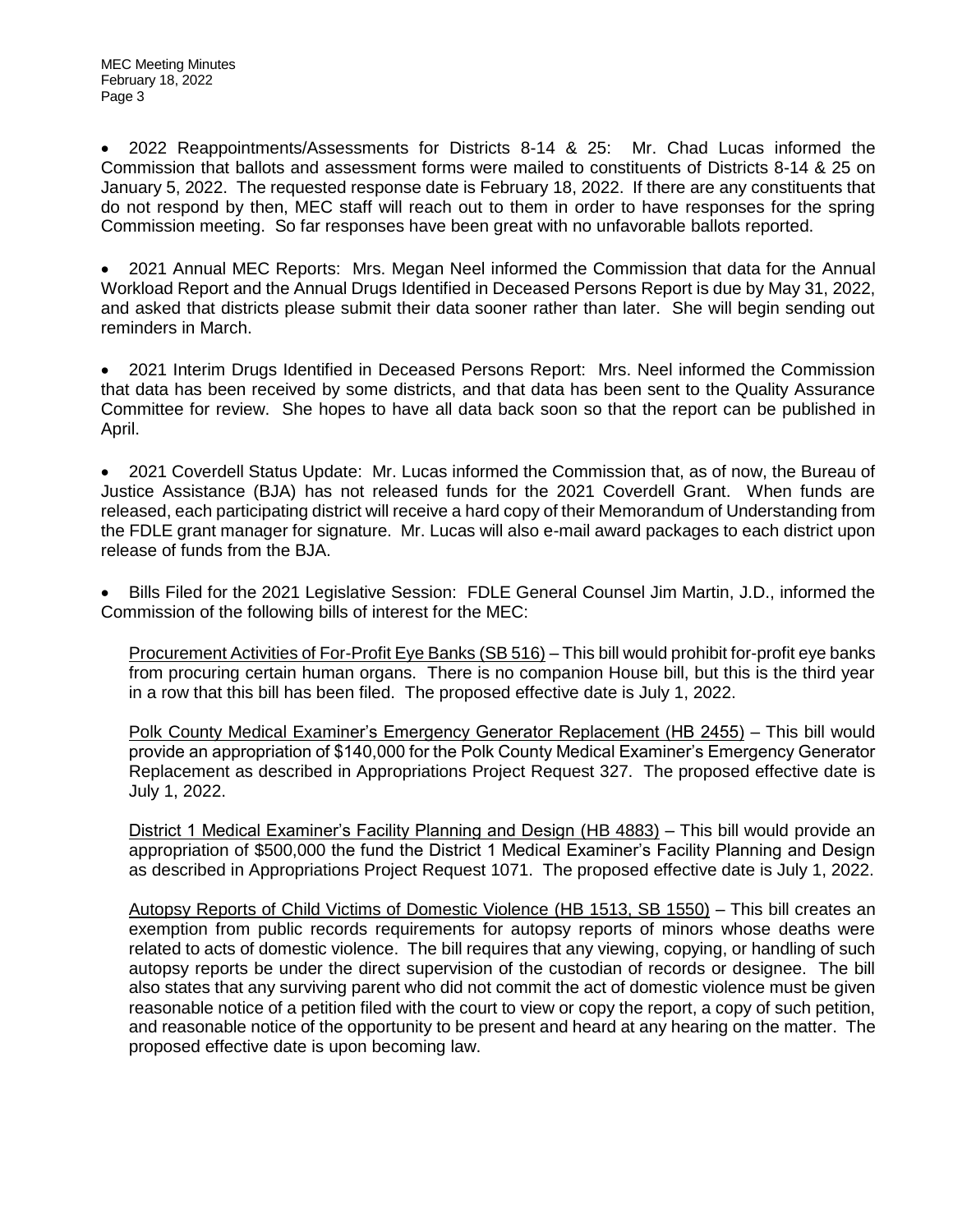# **ISSUE NUMBER 2: ORGAN PROCUREMENT ORGANIZATION 2020 ANNUAL REPORT**

Ms. Liz Lehr of LifeLink presented the 2021 annual report for Florida's organ procurement organizations. Ms. Lehr reported that there were again zero transplant denials reported last year for whole organ donors. However, there was one transplant denial for a partial organ donor. The denial came from the District 17 Medical Examiner's Office out of the LifeAlliance Organ Recovery Agency region. The heart was restricted because of risk criteria being met due to a history of intravenous drug abuse and being anti-HCV positive. Ms. Lehr thanked the medical examiners for the outstanding relationship they have with the organ procurement organizations in Florida.

## **ISSUE NUMBER 3: PAUL COVERDELL FORENSIC SCIENCE IMPROVEMENT GRANTS – 2022 PROPOSALS**

Mr. Lucas informed the Commission that MEC staff sent an e-mail to all districts on January 6, 2022, soliciting proposals for the 2022 Paul Coverdell Grant. Proposals from interested districts were due on January 21, 2022. Fifteen (15) districts submitted proposals with a total of \$46,395.92 in requested funds. As of February 16, 2022, the BJA has not yet listed the 2022 grant solicitation, and it also was not listed as a forthcoming funding opportunity. At this time, it is unknown what amount of the grant will be allotted to medical examiners. If funds are granted, staff requests that any district requesting less than the average amount be given those funds, and the remainder of the funds be divided equally among the other districts.

## **ISSUE NUMBER 4: UNIDENTIFIED DECEASED INITIATIVE**

Mr. Lucas reported the following success story from District 17:

On December 23, 1975, an unidentified female was found in a canal in the 2600 Block of Southwest Avenue in Davie. The decedent was never identified, the manner of death was ruled undetermined, and the remains were buried at a local cemetery. On December 17, 2019, the District 17 Medical Examiner's Office worked with the Davie Police Department to exhume the remains for further analysis to aid in identification. The Davie Police Department contracted with Parabon NanoLabs, a genetic genealogy company, in an attempt to locate family members. Through their investigation, they were able to locate and identify a possible relative of the decedent. In November 2021, DNA comparison with a family member confirmed the identification of the decedent as Carolyn Dunn Moudy missing from Indianola, Mississippi since July 1974.

Mr. Lucas reported the following success story from District 20:

On May 3, 2002, deputies responded to reports of a body floating near the shore. The agency's Marine Unit and detectives searched the area and recovered the body, which was about 1.5 miles north of Doctor's Pass in Collier County. The District 20 Medical Examiner had classified the death as Undetermined based on the circumstances of the recovery. No criminality was ever established to indicate any persons contributed to the death of the decedent. The body had no identification on it, so detectives compared fingerprints through the FDLE database and the National Automated Fingerprint Identification System several times over the following years without success. Detectives also entered the decedent into NCIC as unidentified remains. The decedent's DNA profile and dental information as well as fingerprints and a composite sketch were entered into the National Missing and Unidentified Persons System (NamUs). On November 23, 2021, a positive match was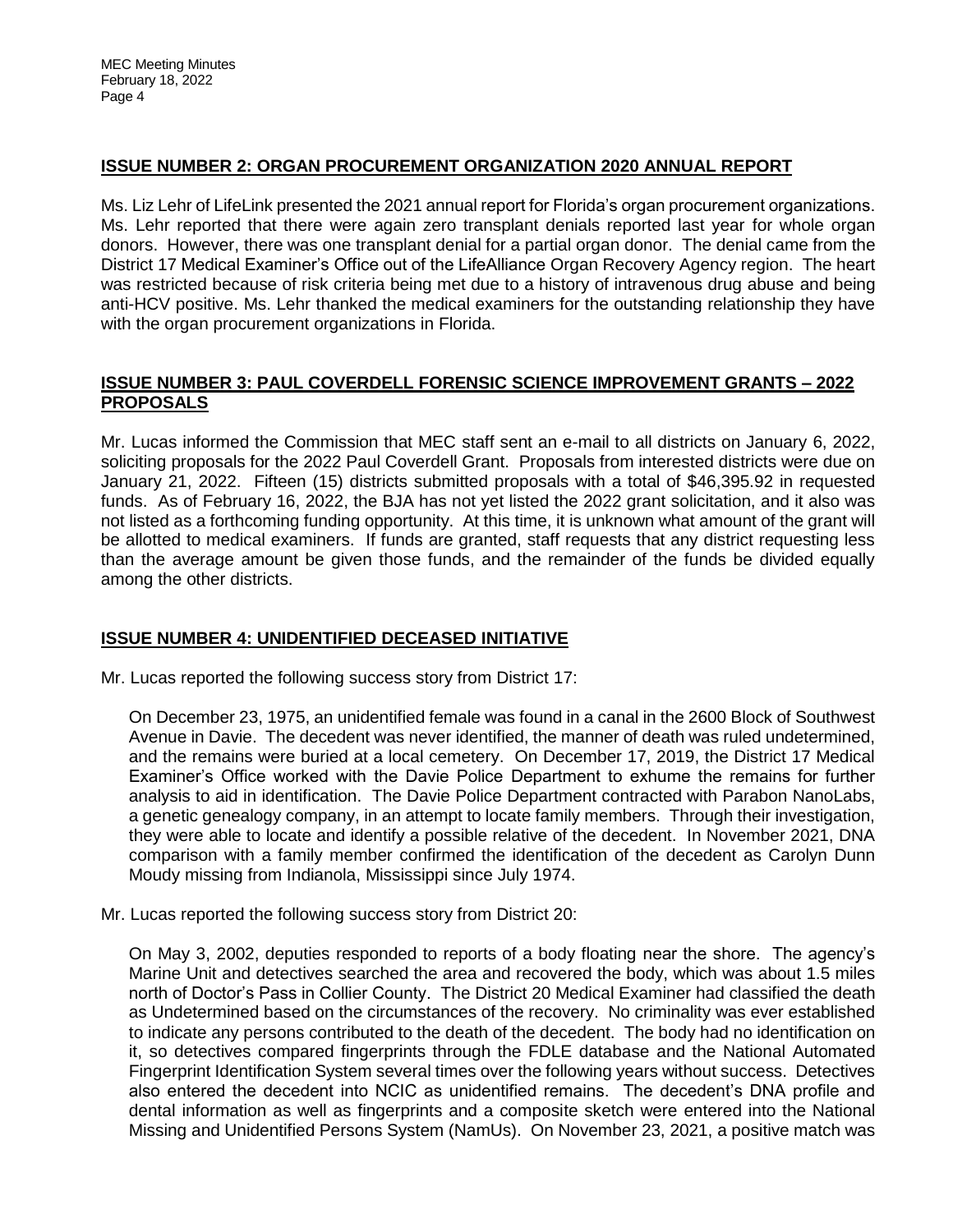made between the fingerprints submitted to NamUs and the Armed Forces fingerprint card of Edward Lorenz Richard, which had been prepared on November 15, 1972, when he enlisted. Upon Collier County Sheriff's Office receiving notification of the match, detectives were able to locate Richard's brother and adult son in Massachusetts the following day. Family members said he left Massachusetts by bus and headed to Florida about 20 years before his 2002 death. At the time of his departure, he had given all of his identification cards to family and they had not heard from him since.

Mr. Lucas reported the following success story from District 6:

On December 27, 2016, Pinellas County deputies responded to Darby Lane for a report of a missing person. They were notified the 34-year-old Rang Truong fled on foot from his brother's vehicle and was unable to be located. Deputies searched the area in an attempt to find him, but were unsuccessful. He was entered into FCIC/NCIC as a Missing/Endangered Person due to reported intellectual disabilities and other mental health concerns. On January 18, 2022, detectives learned that the St. Petersburg Police Department was investigating a report of unidentified remains found near the area of Interstate 275, near the Howard Franklin Bridge, and responded to the scene. Detectives provided the District 6 Medical Examiner's Office with Truong's information as a possible identity of the human remains. With the use of dental records, the remains were positively identified as Truong's. The medical examiner's office is working to determine the cause and manner of death, and the next of kin has been notified.

Mr. Lucas reported the following success story from District 19:

On July 13, 2020, the Martin County Sheriff's Office notified investigators at the District 19 Medical Examiner's Office of unidentified remains found in an overgrown grassy area just west of the railroad tracks in the vicinity of Railroad Avenue and SE Garden Street in Stuart. Investigator Kimberly Loucks arrived on scene and observed what appeared to be a Caucasian male lying approximately 50-60 feet from the railroad tracks. Evidence found near the body indicated the decedent was possibly drinking alcohol and ingesting Kratom prior to death. No obvious signs of trauma or foul play were seen. Due to advanced stages of decomposition, fingerprinting was nearly impossible. Forensic Technician Gibbons attempted to rehydrate the decedent's fingers to obtain fingerprints for identification. Her diligence and consistent effort paid off and prints were able to be obtained. Fingerprint cards were made and turned over to analysts at the Martin County Sheriff's Office. On December 3, 2021, a fingerprint comparison was made and matched to those of Richard Harmon Whitton. Mr. Whitton's mother reported him missing from the Stuart area and had not heard from him in over a year.

## **ISSUE NUMBER 5: MASS FATALITY PLANS**

Dr. Nelson reminded all districts that hurricane season begins on June 1, 2022, and that everyone should review and make sure they have a current up-to-date mass fatality plan in place rather than wait for the need for a mass fatality plan.

## **ISSUE NUMBER 6: ADDING GABAPENTIN TO PDMP**

Dr. Nelson informed the Commission that there has been a marked increase in gabapentin (Neurontin®) related deaths and it is the concern of Doug Simon, the Director of the Florida Office of Drug Control Policy. Dr. Wolf agreed that gabapentin should be added to the PDMP as her office is seeing a number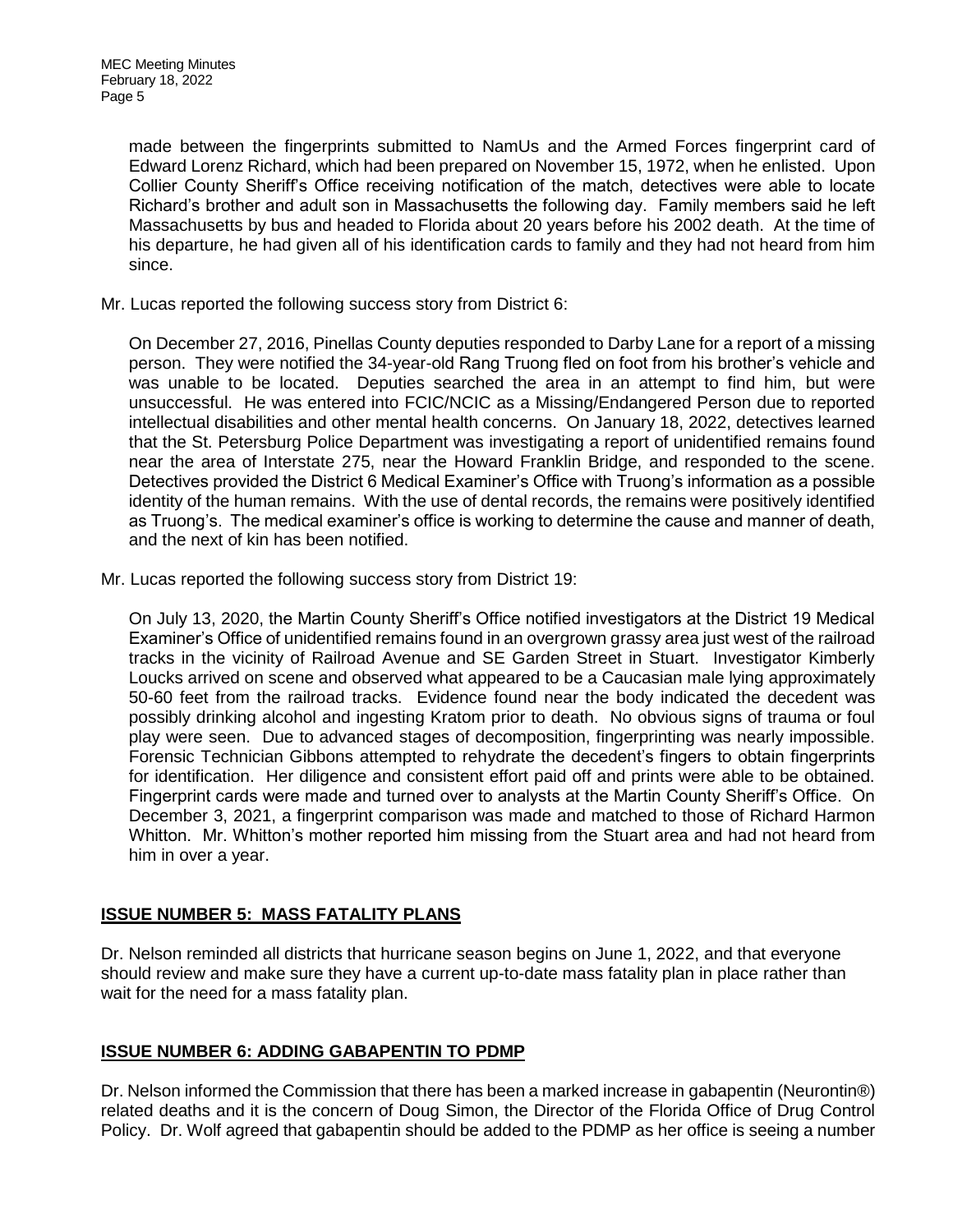MEC Meeting Minutes February 18, 2022 Page 6

of cases with it. Commissioner Carol Whitmore said that she was surprised, but supported adding the drug to the PDMP, if needed. Mr. Kirkland added that gabapentin is already being tracked by MEC staff for the Annual Drugs Identified in Deceased Persons Report.

**COMMISSIONER WHITMORE MADE A MOTION FOR THE COMMISSION TO SUPPORT ADDING GABAPENTIN TO THE PDMP, AND DR. WOLF SECONDED THE MOTION. THE MOTION PASSED UNANIMOUSLY FOR THE COMMISSION TO SUPPORT THE ADDITION OF GABAPENTIN TO THE PDMP.**

# **ISSUE NUMBER 7: TOXICOLOGY LAB DIRECTORS MEETING UPDATE**

Bruce A. Goldberger, Ph.D., reported to the Commission that the lab directors met on February 9, 2022. All of the laboratories were represented and it was a very productive meeting. He feels like having the lab directors meet every quarter helps them stay on the same page regarding the evolution of new psychoactive substances in the State of Florida, and looks forward to continuing the meetings.

# **ISSUE NUMBER 8: EMERGING DRUGS**

Dr. Goldberger provided the Commission with an update on new drug trends. The labs still continue to see increases in fentanyl related deaths and most of the labs are now reporting that in the majority of those deaths there are other contaminants including fluorofentanyl. Law enforcement and crime lab analysts are not exactly sure of the source of the fluorofentanyl or why it is actually in the fentanyl as a contaminant. It may be related to the synthesis or manufacture of the fentanyl. Xylazine also continues to be reported. It is worth noting that we should be on the alert for the designer benzodiazepines etizolam and clonazolam as well as the designer opioids such as metonitazene. The nitazene class of drugs is difficult to detect and do evolve quickly. The newest cathinone in the state is N,N-dimethylpentylone. The Miami-Dade County lab was the first to report it, and now there are cases in the University of Florida lab as well as from other districts across the state. Development of a method for definitive identification and quantitation of N,N-dimethylpentylone is currently underway.

Dr. Goldberger also announced that the new FROST dashboard design is only a couple small tweaks away from being completed. Once it is published online, MEC staff and all districts will be notified. The Department of Health also has a new fatal and non-fatal overdose dashboard.

## **ISSUE NUMBER 9: 2022 FAME EDUCATIONAL CONFERENCE**

Dr. Goldberger reported that the 2022 FAME Educational Conference is scheduled to be held July 27- 29, 2022, at the Omni Orlando Resort in Champions Gate, Florida. The event will be jointly sponsored by the District 7 Medical Examiner's Office and the W.R. Maples Center for Forensic Medicine at the University of Florida. Rooms will be \$189 per night and Continuing Medical Education credits will be provided.

## **ISSUE NUMBER 10: OTHER BUSINESS**

• Kerri Bryan with the Department of Health reported that The Florida Department of Health (DOH) is a recipient of the Overdose Data to Action (OD2A) grant from the Centers for Disease Control and Prevention (CDC). Its purpose is to fund and improve fatal and non-fatal drug overdose surveillance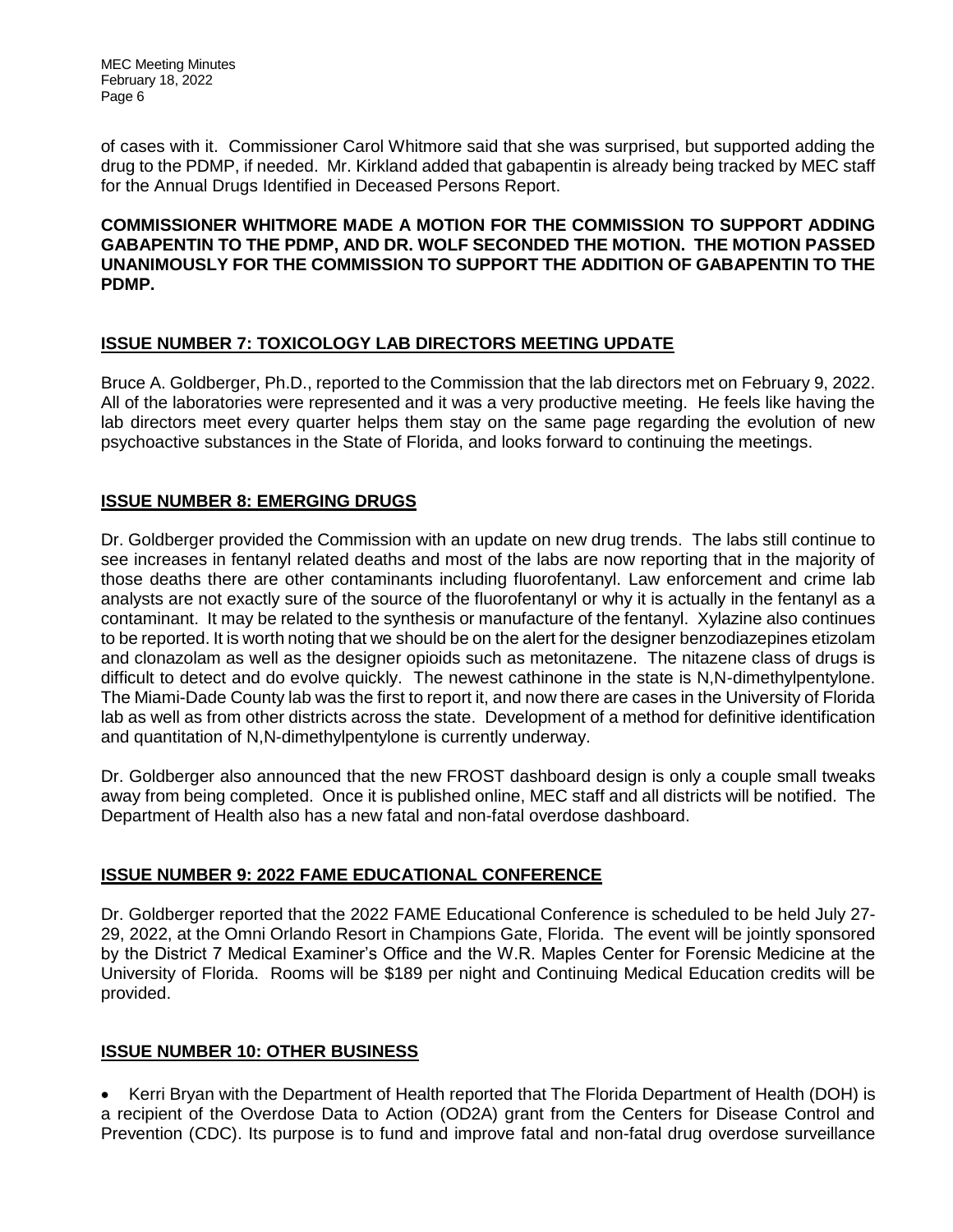MEC Meeting Minutes February 18, 2022 Page 7

and to use that information to enhance drug overdose prevention activities. This grant is currently funded through August 31, 2023. The Department has worked with the MEC since 2018 on making surveillance-related funding useful, accessible, and equitably distributed. In that time, the Department has implemented strategies to assist overcoming funding obstacles experienced by a number of medical examiner districts. To maximize collaboration, the DOH and the OD2A team were excited to partner with the districts in September 2021 on a toxicology screening funding opportunity. On behalf of OD2A and the Florida Violent Death Reporting System (FLVDRS) she thanked the Commission and their advocates; Dr. Steven Nelson, Kenneth Jones, and Dr. Bruce Goldberger.

• Avalon Adams-Thames, DrPH, with the DOH gave a brief overview of three data systems the DOH works with in conjunction with data collected from medical examiners.

The objective of SUDORS (State Unintentional Drug Overdose Reporting System) is to collect and disseminate descriptions of drug overdose death circumstances using death certificates and medical examiners data. Abstractors review suspected fatal overdoses, capturing detailed information on toxicology, death scene investigations, route of administration and other risk factors that may be associated with a fatal overdose. This information is reported to the CDC every six months.

The objective of RODD (Rapid Overdose Death Detection) is to rapidly detect overdose deaths. There is collaboration with Dr. Goldberger, his team and with the medical examiners to collect preliminary data on suspected overdoses. Starting with January 2022 deaths, they expanded the definition to include all suspected drug overdoses instead of focusing on opioids. This will allow for the identification of those fatal overdoses due to stimulants and other substances of interest.

The objective of FLVDRS (Florida Violent Death Reporting System) is to provide injury and violence prevention specialists and policy-makers with timely information on the victims, suspects, relationships, circumstances, and weapons that are associated with violent deaths in Florida. It is a joint project of the DOH and the University of South Florida College of Public Health established in 2019 through a cooperative agreement with the CDC and is housed in the DOH, Division of Community Health Promotion. It is the state-based public health surveillance system that is part of the National Violent Death Reporting System (NVDRS), which was created in 2002. NVDRS is implemented in all 50 states, the District of Columbia, and Puerto Rico. The system combines data from vital statistics death certificates, medical examiner records, and law enforcement reports to provide comprehensive context and answers about the "who, what, when, where, and why" leading to violent deaths.

Dr. Adams-Thames also provided several updates for data sharing and grant funding.

Data sharing update:

In regards to SUDORS, districts are experiencing increased caseloads, but data sharing with the DOH continues to improve. For 2020 deaths, 54% of districts (12 out of 22 offices) shared data. For 2021 deaths, 86% of districts (19 out of 22 offices) shared data.

In regards to RODD, requested districts share data within 30 days in an effort to get data more rapidly. In 2020, three districts shared aggregate counts. From January to June of 2021, eight districts shared data with half sharing aggregate counts and the other half sharing line-level records. From July to December of 2021, nine districts shared data with one sharing aggregate counts and the other eight sharing line-level records. Data requested should be readily available and should be logs of presumptive cases. There is no expectation of delving into records and consuming valuable medical examiner's office time. There is a current goal of onboarding an additional one or two districts.